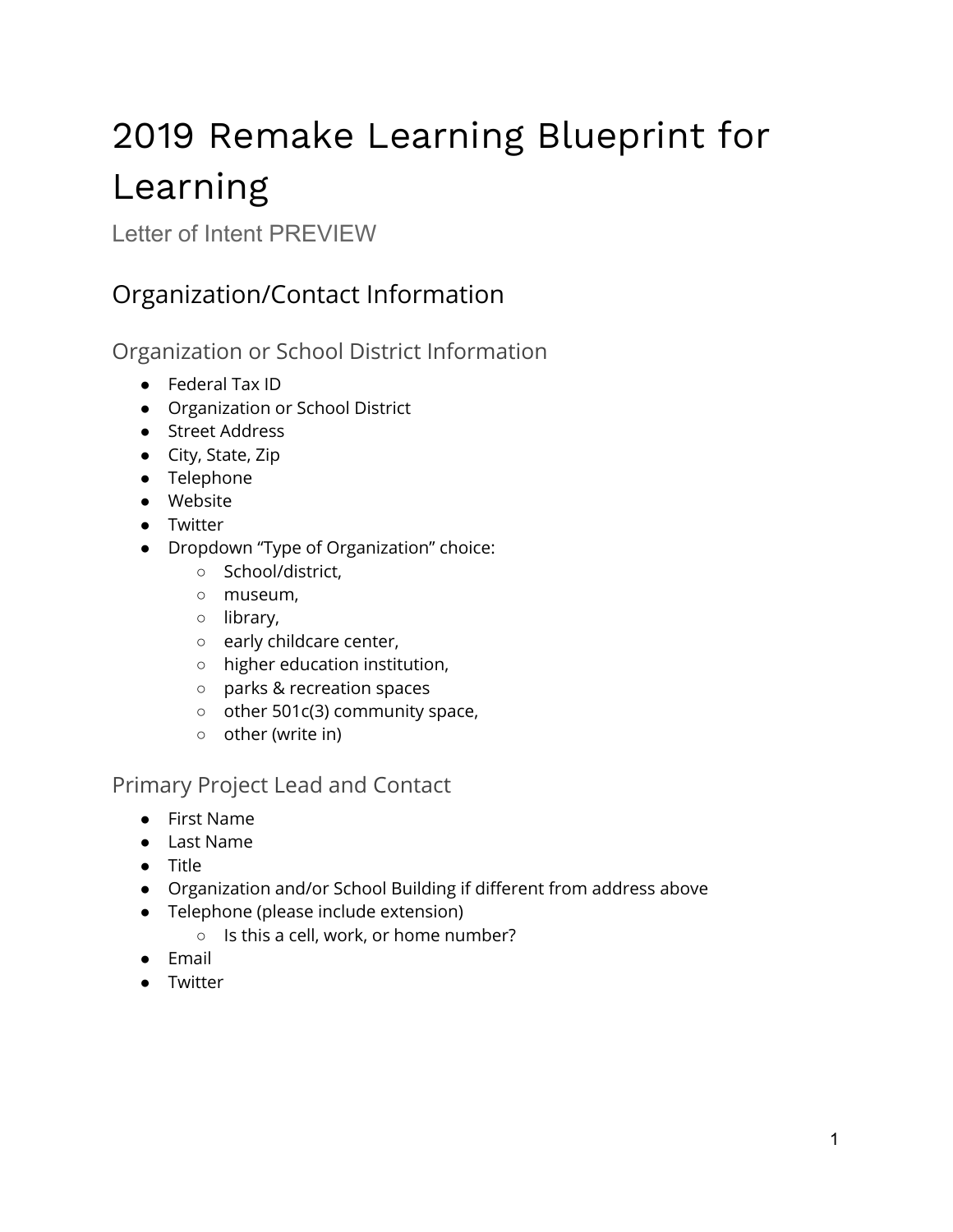#### Team Members Contact

Please provide names, titles, and email addresses of at least two other people will form your team. All team members are required to attend each meeting associated with this grant from September-November 2019, and all team members will be equally responsible for completion of the final deliverable.

### Participant Details

*Please tell us about who will directly benefit from a new space.*

- Primary age group(s)
	- PreK
	- Elementary-age
	- Middle schoolers
	- Teenagers & young adults (not to exceed age 24)
- Estimated number of participants:
- Geographic area served:
- Of these Remake Learning "Equity Pillars," will you space primarily serve any of the following: [Checklist]
	- Learners in Poverty
	- Learners of Color
	- Girls in STEM
	- Learners in Rural Areas
	- Learners with exceptionalities
- Please provide the full address of the space you intend to transform.
- What type of space is it (dropdown):
	- Classroom
	- Library
	- Gymnasium
	- Multipurpose space
	- Basement
	- Outdoor Space
	- Other